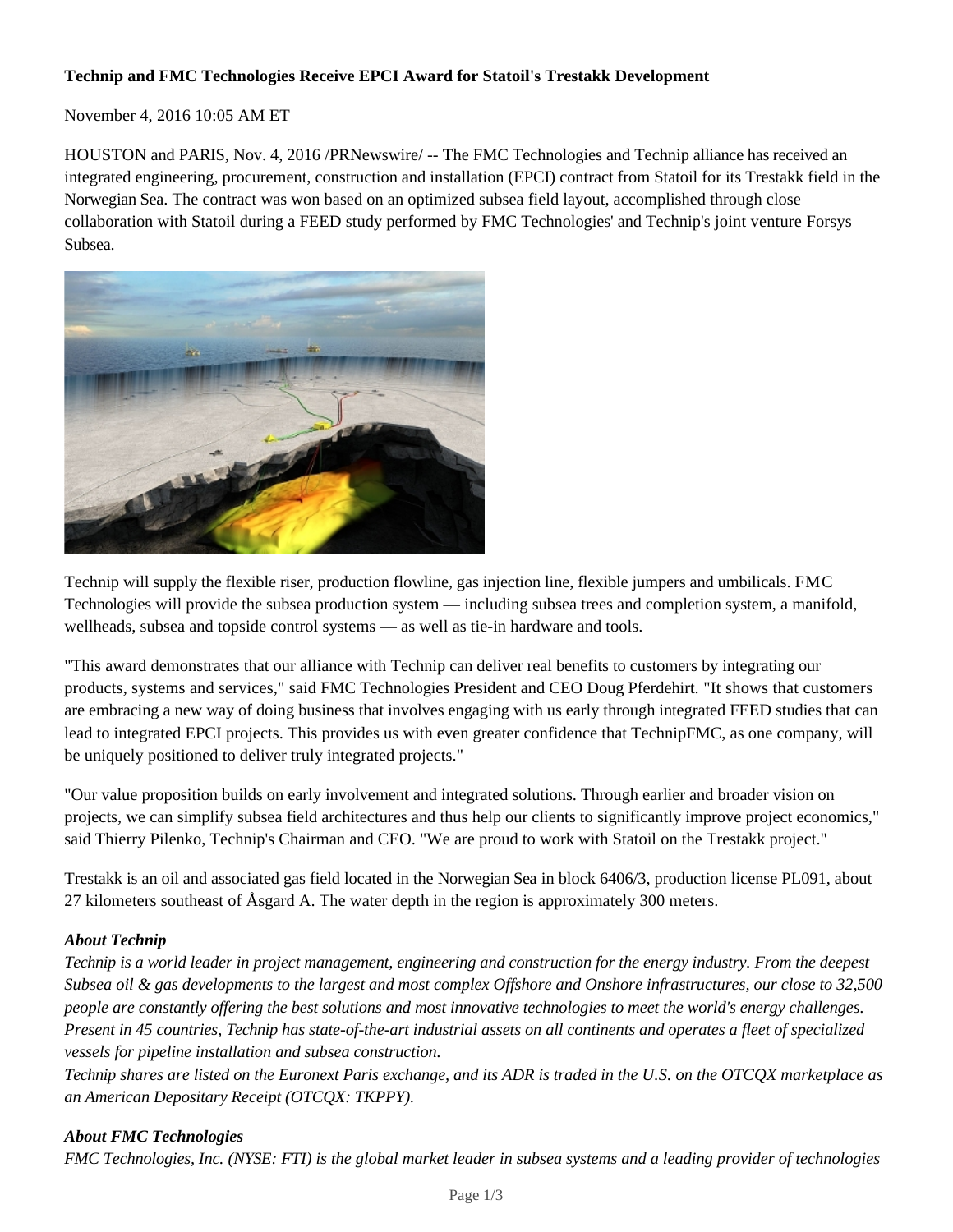*and services to the oil and gas industry. We help our customers overcome their most difficult challenges, such as improving shale and subsea infrastructures and operations to reduce cost, maintain uptime, and maximize oil and gas recovery. The company has approximately 14,500 employees and operates 29 major production facilities and services bases in 18 countries. Visit www.fmctechnologies.com or follow us on Twitter @FMC\_Tech for more information.*

| For more information, contact |                             |
|-------------------------------|-----------------------------|
|                               |                             |
| <b>For Technip</b>            | <b>For FMC Technologies</b> |
|                               |                             |
| <b>Investors</b>              | <b>Investors</b>            |
| Aurélia Baudey-Vignaud        | Matt Seinsheimer            |
| $P: +33(0) 1 85 67 43 81$     | P: 281.260.3665             |
| abaudeyvignaud@technip.com    | investorrelations@fmcti.com |
|                               |                             |
| Elodie Robbe-Mouillot         |                             |
| $P: +33(0) 1 85 67 43 86$     |                             |
| erobbemouillot@technip.com    |                             |
|                               |                             |
| Media                         | Media                       |
| Laure Montcel                 | Lisa Albiston               |
| $P: +33(0)149018781$          | P: 281.610-9076             |
| Imontcel@technip.com          | media.request@fmcti.com     |
|                               |                             |
| Delphine Nayral               | Lisa Adams                  |
| $P: +33(0) 1 47 78 34 83$     | P: 281.405.4659             |
| dnayral@technip.com           | media.request@fmcti.com     |

*This release contains "forward-looking statements" as defined in the Private Securities Litigation Reform Act of 1995. The word "estimated" and similar expressions are intended to identify forward-looking statements, which are generally not historical in nature. Such forward-looking statements involve significant risks, uncertainties and assumptions that could cause actual results to differ materially from our historical experience and our present expectations or projections. Known material factors that could cause our actual results to differ from those in the forward-looking statements include the Company's ability to successfully deliver, and the customer's acceptance of, the subsea products ordered. For additional information regarding known material factors that could cause actual results to differ from projected results, please see the Company's Annual Report on Form 10-K for the year ended Dec. 31, 2015, as well as its other filings with the Securities and Exchange Commission. The Company cautions you not to place undue reliance on any forward-looking statements, which speak only as of the date hereof. The Company undertakes no obligation to publicly update or revise any of its forward-looking statements after the date they are made, whether as a result of new information, future events or otherwise.*



Photo - http://photos.prnewswire.com/prnh/20161103/436006 Logo - http://photos.prnewswire.com/prnh/20081222/LAM028LOGO